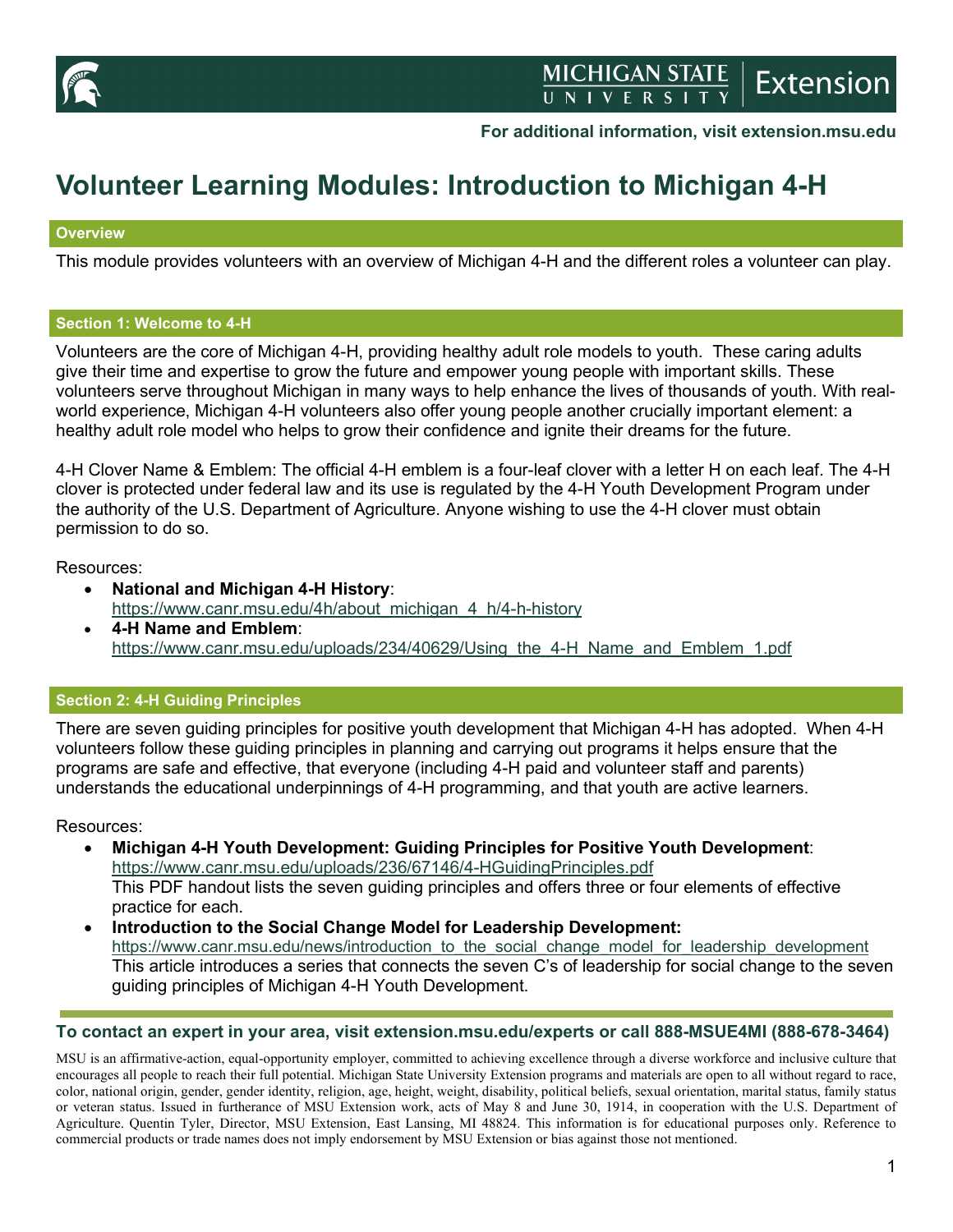

## MICHIGAN STATE Extension

## **For additional information, visit extension.msu.edu**

## **Section 3: The 4-H Pledge**

Each of the four H's on the leaves of the 4-H clover stands for a word that starts with the letter H. Those words are the building blocks of the 4-H pledge, which is traditionally recited at the start of every 4-H club, group meeting or event to remind everyone of our focus.

To find out more about the 4-H pledge, visit these web pages:

• **4-H Pledge Posters:**  [https://www.canr.msu.edu/resources/4\\_h\\_pledge\\_posters](https://www.canr.msu.edu/resources/4_h_pledge_posters)

#### **Section 4: Delivery Methods**

There are a variety of different delivery methods that are used in Michigan 4-H; however, it is always important to have a conversation with local 4-H staff member to understand how the different delivery methods fit into your local county 4-H Program.

Delivery methods include:

- **4-H Clubs and Groups:** Groups meet monthly or more and are led by 4-H volunteer leaders. These are the most familiar long-term experience available through 4-H.
- 4-H SPIN Clubs: 4-H SPIN clubs typically include five or more youth who are interested in learning about a specific project or topic. They meet six to eight times in less than 8 weeks for about an hour at a time.
- **4-H Camping Programs:** 4-H camps are typically held in outdoor settings and may be day or overnight camps.
- **4-H School Enrichment:** These classroom activities are usually delivered by MSU Extension program staff, 4-H volunteers, teachers, or some combination of these within a classroom
- **After-school:** After-school programs typically incorporate 4-H educational materials and provide care for youth while parents are working.
- **Mentoring Programs:** In these programs, Extension 4-H staff formally match caring adult or teen volunteers with young people to offer the youth support, friendship, reinforcement, and positive role models.
- **4-H Tech Wizards:** This program offers small-group mentoring experiences with a focus on science, technology, engineering, art, and math (STEAM) skills.

#### **Section 5: 4-H Volunteer Roles**

There are a variety of different ways one can volunteer with Michigan 4-H. It is always important to have a conversation with local 4-H staff member to understand how the different volunteer roles fit into your local county 4-H Program.

4-H volunteer roles include:

- **Organizational/Administrative Leader**: Responsible for the club's overall management.
- **Project leader:** Work with small groups of youth in a specific project area.
- **SPIN Club Volunteer:** These volunteers provide leadership to 4-H clubs that meet approximately 6-8 times within a two-month timeframe.